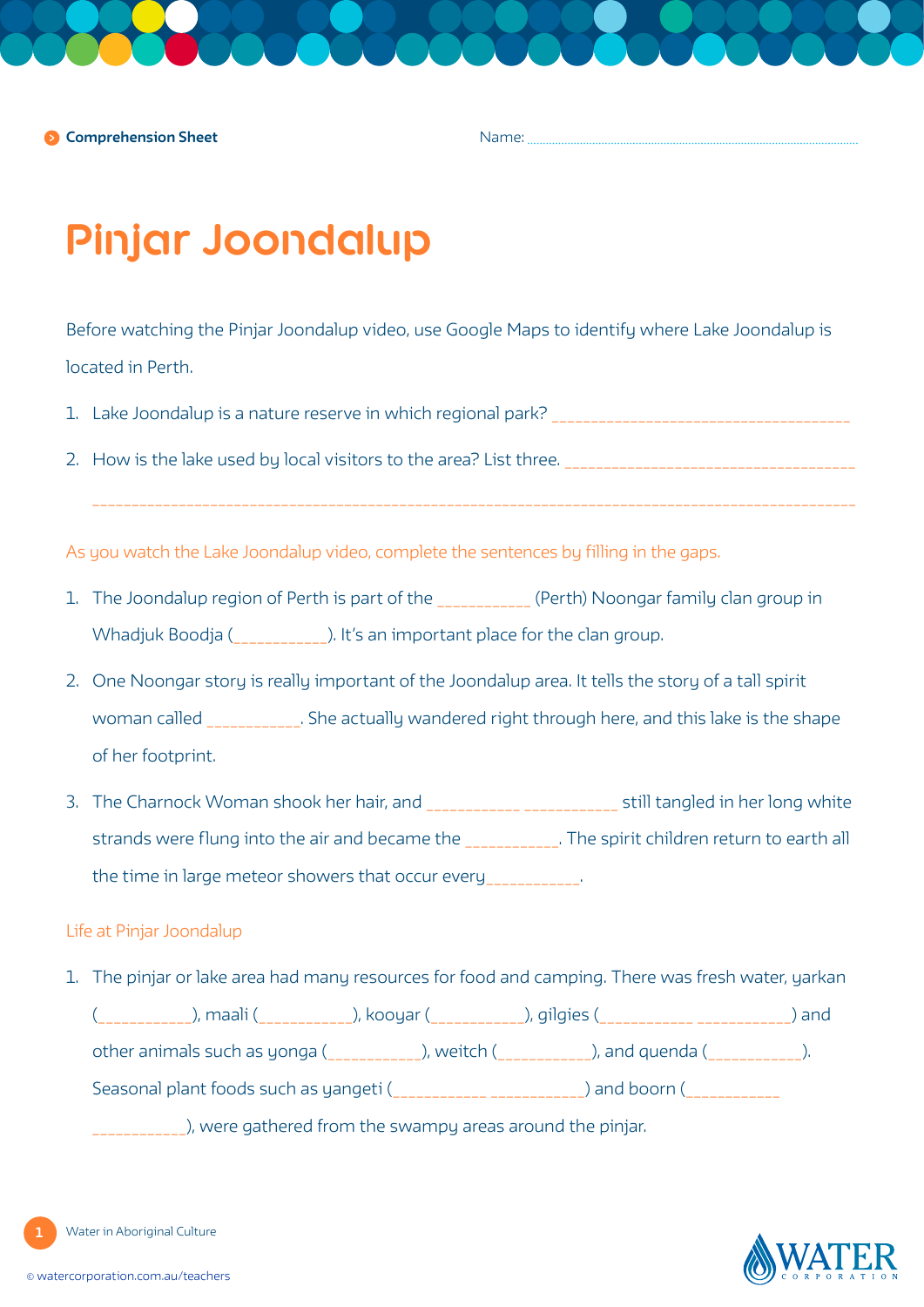#### **Comprehension Sheet**

2. In 1838, explorer \_\_\_\_\_\_\_\_\_\_\_\_\_\_\_\_\_\_\_\_\_\_\_\_ party camped at Pinjar (\_\_\_\_\_\_\_\_\_\_\_) Joondalup. He recorded the incredible range of plants eaten by Noongar people, including 29 sorts of root, kinds of fungus, kinds of nut; 4 kinds of fruit, the flowers of several species of and the seeds of several types of \_\_\_\_\_\_\_\_\_\_\_\_ plants.

### Yeye

- 1. In the City of Joondalup today, Water Corporation treats used water and makes it safe at the Beenyup Water **Example 20** Facility and the Advanced Water **Beenyup** Water **Example 20** Plant (AWRP). The water from the plant recharges the \_\_\_\_\_\_\_\_\_\_\_\_\_\_\_\_\_\_ and \_\_\_\_\_\_\_\_\_\_\_\_\_\_\_\_\_\_\_ Aquifer with drinking water quality recycled water.
- 2. Joondalup remains an important place for \_\_\_\_\_\_\_\_\_\_\_\_\_\_\_ Noongar people and Elders still share their yarns and stories of Joondalup \_\_\_\_\_\_\_\_\_\_\_\_\_ (country), to enable the community to gain a wider understanding and appreciation of Whadjuk connection to water and land in, on and around this place.

### Following viewing of the video

- 1. Why did the Charnock woman collect the children and place them in her hair? \_\_\_\_\_\_\_\_\_\_\_\_\_\_\_\_\_\_\_\_
- 2. What was the turning point for her? \_\_\_\_\_\_\_\_\_\_\_\_\_\_\_\_\_\_\_\_\_\_\_\_\_\_\_\_\_\_\_\_\_\_\_\_\_\_\_\_\_\_\_\_\_\_\_\_\_\_\_\_\_\_\_\_\_\_\_\_
- 3. How do the actions of the Charnock woman make you feel and why? \_\_\_\_\_\_\_\_\_\_\_\_\_\_\_\_\_\_\_\_\_\_\_\_\_\_\_
- 4. Four kinds of fruit were found by George Grey. List four Aboriginal bush tucker fruits that he may have found in Lake Joondalup.

 $\mathcal{L}_\mathcal{L} = \mathcal{L}_\mathcal{L} = \mathcal{L}_\mathcal{L} = \mathcal{L}_\mathcal{L} = \mathcal{L}_\mathcal{L} = \mathcal{L}_\mathcal{L} = \mathcal{L}_\mathcal{L} = \mathcal{L}_\mathcal{L} = \mathcal{L}_\mathcal{L} = \mathcal{L}_\mathcal{L} = \mathcal{L}_\mathcal{L} = \mathcal{L}_\mathcal{L} = \mathcal{L}_\mathcal{L} = \mathcal{L}_\mathcal{L} = \mathcal{L}_\mathcal{L} = \mathcal{L}_\mathcal{L} = \mathcal{L}_\mathcal{L}$ 

 $\mathcal{L}_\mathcal{L} = \mathcal{L}_\mathcal{L} = \mathcal{L}_\mathcal{L} = \mathcal{L}_\mathcal{L} = \mathcal{L}_\mathcal{L} = \mathcal{L}_\mathcal{L} = \mathcal{L}_\mathcal{L} = \mathcal{L}_\mathcal{L} = \mathcal{L}_\mathcal{L} = \mathcal{L}_\mathcal{L} = \mathcal{L}_\mathcal{L} = \mathcal{L}_\mathcal{L} = \mathcal{L}_\mathcal{L} = \mathcal{L}_\mathcal{L} = \mathcal{L}_\mathcal{L} = \mathcal{L}_\mathcal{L} = \mathcal{L}_\mathcal{L}$ 



**2**